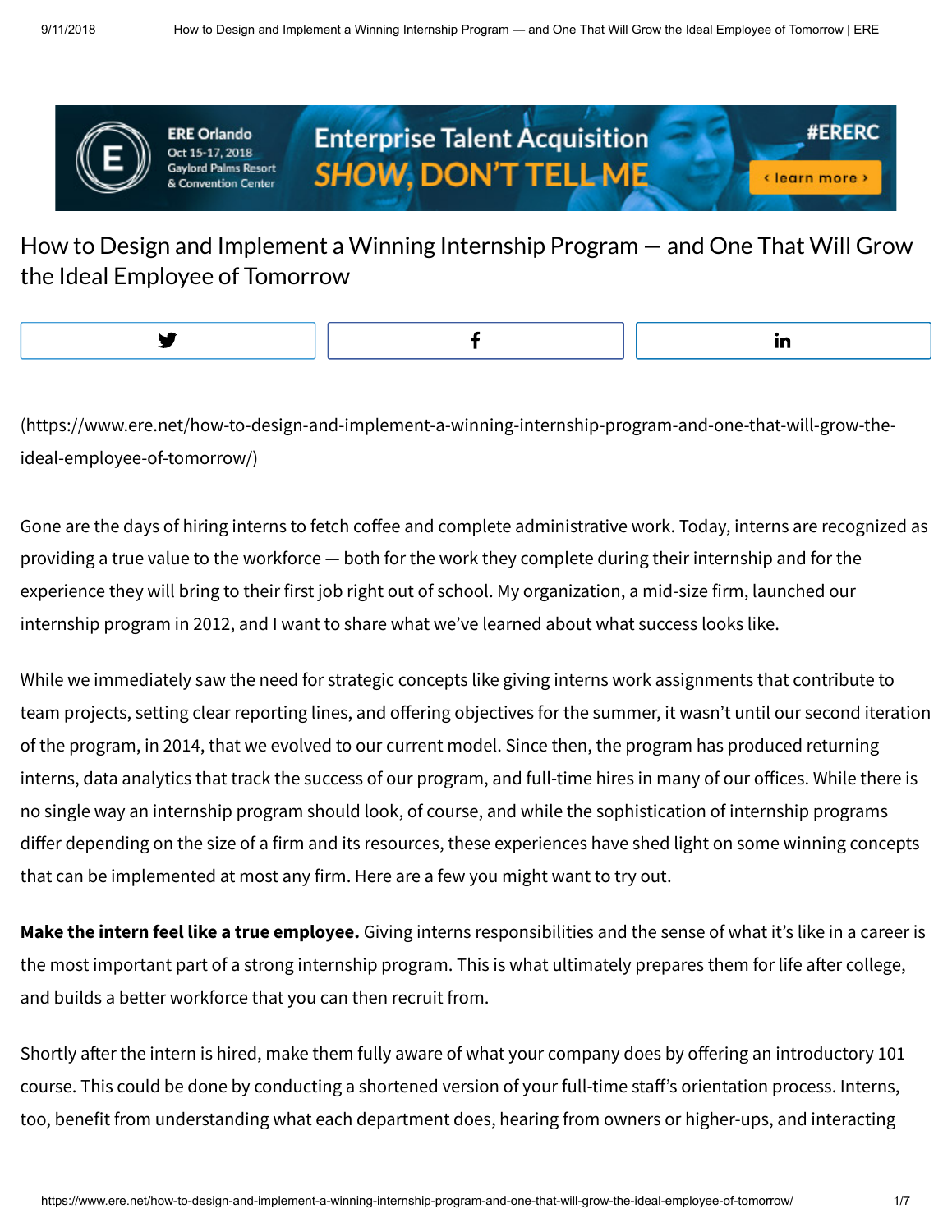with employees and other new hires. We have a tendency to *not* go to such lengths for an intern because we think they're only here for the summer and it's too much work for too little payoff, but investing the time and effort brings value — generating positive word of mouth about the company, bringing them back as interns next summer, keeping them on as full-time hires, and boosting general employee morale. Again, hiring interns may seem like its more trouble than its worth, but getting your employees to better embrace and understand the values interns can provide, in addition the value it provides to the interns, will benefit both them and the company.

As part of, or immediately after the intern orientation process, set expectations. Make it known to the intern who they report to. We've found that giving interns the opportunity to report to someone one or two levels up, and in their selected area (vs. HR, for example), offers clarity and ensures they get real work assignments. And since this person is typically in a similar age range at our company, the pairing could be less intimidating for the intern and invites questions and allows for mistakes. That constructive feedback is essential for someone learning how to navigate a new industry/career; this can take place during regular check-ins with the supervisor or team. These conversations are also good opportunities for interns to raise their hands and share ideas.

Another way to ensure your interns feel like true employees is to expose them to senior-level employees or owners. This could be through interactive lunch-and-learn sessions led by the owner or executives, one-on-one meetings, or other gatherings. Outside of owners and executives, expose the interns to as many people within your organization as possible; this builds their professional network and soft skills, and prepares the interns for real-world experiences. If your organization has clients, the same goes for exposing interns to clients.

Whether the interns go on to work for you full-time, or to do so for another company, these real-world experiences and interactions prepare them fully to step into demanding positions. Miles McCollum participated in an internship with our firm in summer 2017 while studying at Harvard. He worked with our higher education group, and is now a full-time employee with us. He says, "As an intern, I was exposed to a spectrum of the firm's work as I contributed to actual projects. On a day-to-day basis, I could be meeting with various campus stakeholders, helping conceptually reprogram an existing building, studying the various on- and off-campus housing markets, or conducting demographic research. Interns here are given many of the same responsibilities as other employees, and given extensive opportunity to demonstrate their value. I'm happy to say I'm still with the company today."

**Include the interns and help them** *feel* **included.** Giving interns autonomy and responsibility — as mentioned above — is absolutely important, but interns' work — however rewarding — won't ultimately inspire and change them if they're working in isolation. The interns' experience should be about more than just their work; it should be about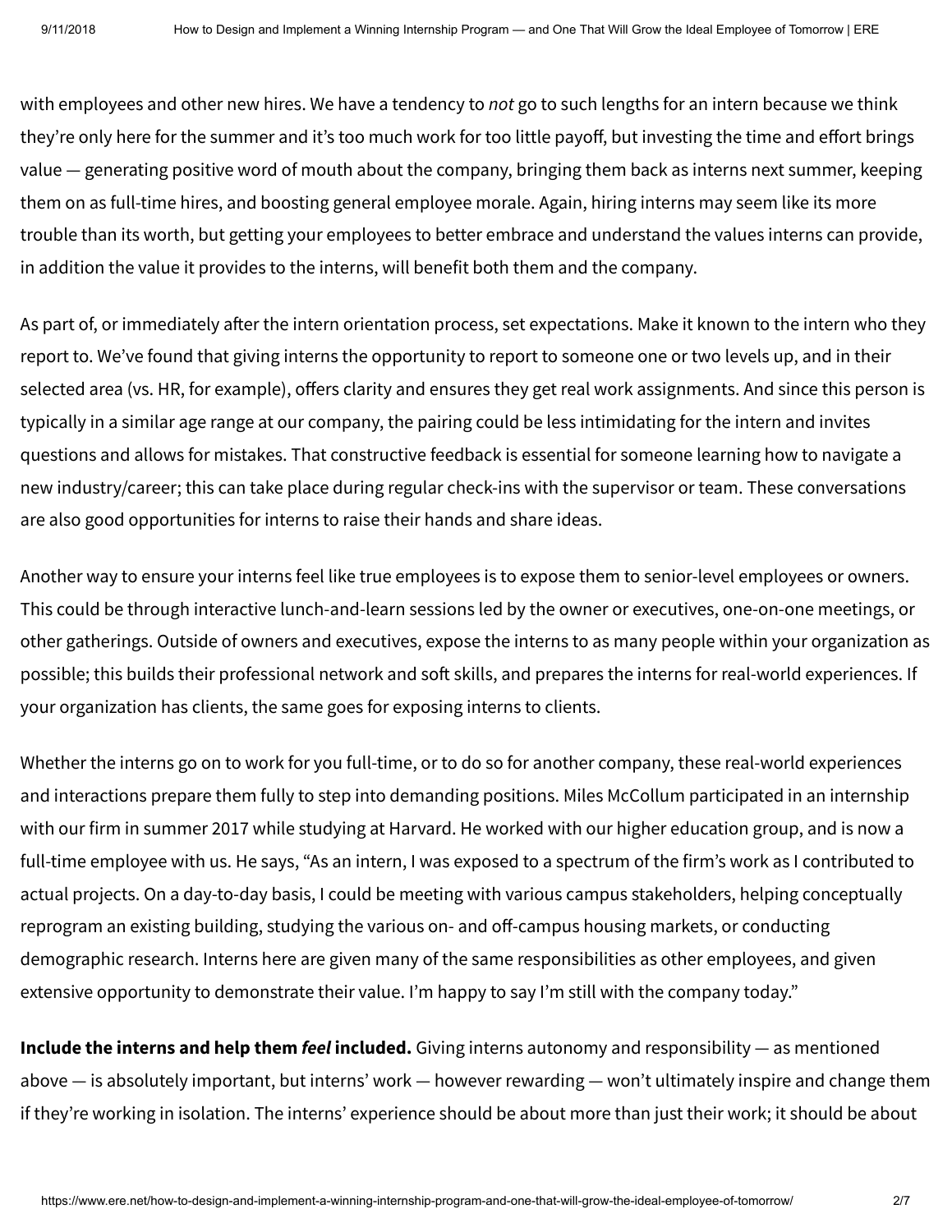making connections with colleagues at all levels and building their networks. So here are some ways to include them and set them up to feel inspired:

- Create a collaborative work space for the interns that builds comradery (we affectionately call ours the "intern bullpen").
- Invite interns to staff meetings and reoccurring or standing team meetings.
- Schedule group meetings or video calls with representatives from across the company so that interns can ask questions and gain perspectives from different levels of the organization. Provide question guidelines, but follow their lead and allow them to ask anything from navigating work-life balance to dealing with project deadlines.
- Plan a fun event to close out the interns' time with your company (e.g., baseball game, trivia night, escape room, improv workshop [Improv is great for public speaking!). •

The goal: show that work is so much more than our daily responsibilities, and reinforce how organizations contribute to workers' experience. Danny May, who'll be senior at Miami University of Ohio, participated in an internship this past summer with our firm. He says, "One of the biggest contributions for the internship being a success was the way the staff made me feel like family. Whether it was working with the president, the VP for business development and marketing, or someone in HR, I felt like I wasn't just an intern; I was part of the Brailsford and Dunlavey family."

Of course, inclusion becomes a greater challenge if your firm is spread across multiple offices. Our organization has 10 offices across the country and we've found that it's best, if you're planning something in one city, to plan the same event or a similar event in other cities. Stay uniform with your program to ensure equity. Another tip: Services like BlueJeans, WebEx, and Skype help interns connect with everyone over video chat, while Slack is great for quick, dayto-day messaging.

Finally, be sure to communicate to full-time employees how you hope they'll engage with the interns. Working with interns can admittedly feel like a drag — can be a lot of explaining, tasking, checking in, etc. Remind your employees that these interactions might take time and effort, but can be immensely rewarding for all involved. The full-time employees can get help on their work and experience coaching, the company can get stronger work and happier workers, and the interns can get incredible skill-building and enjoyment.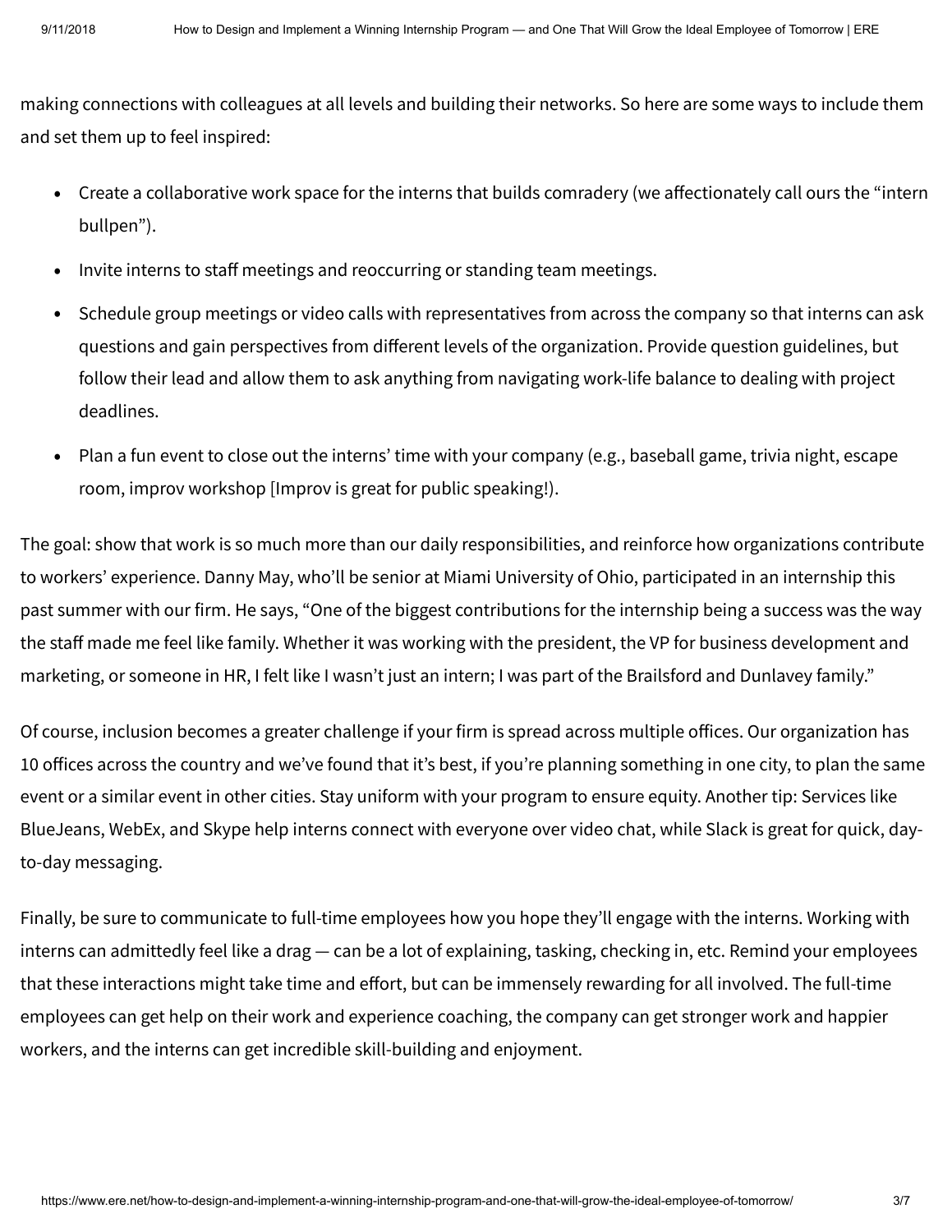**Build your brand by investing in your interns.** Create a budget early on to determine how much your company will spend on your program. Does that mean buying your interns lunch once a week? Or maybe it's a fun, branded T-Shirt. Whatever you decide, make sure it's something your interns will want and feel glad they received. Think of this as investing in brand recognition for your company. In turn, they should value their experience and ideally want to return for another internship, be excited to seek full-time employment with you, or share their positive experience with someone they know — or *everyone* they know, in the case of social media. And don't forget about National Intern Appreciation Day in July. All of these efforts will contribute to your interns' positive experience, helping them see workplaces as spaces of appreciation and opportunity. Since we all want to hire employees with this attitude, it makes sense to help *build* it where we can.

Our budget allows us to pay our interns an hourly rate over minimum wage that is based on the area of the country they work in. We've found that a paid intern is a happy intern. This truly makes them feel like part of the workforce and, at the end of the day, will contribute to their success at your company because lessened financial worries can increase one's ability to work harder and better. If you're not planning on paying your interns, you must provide skills and opportunities that benefit them; check the Federal Labor Standards Act-specific criteria before going that route.

Article Continues Below

**SPONSORED CONTENT**

## 2018 Global Recruiting Trends:

The 4 ideas transforming how you hire

The way you hire is changing. They are all about killing the transaction in recruiting, making hiring more strategic, and letting recruiters and hiring managers focus on what they do best — building relationships. Learn what these trends are and how companies are preparing for them.

LEARN MORE (HTTPS://BUSINESS.LINKEDIN.COM/TALENT-SOLUTIONS/RECRUITING-TIPS/2018-GLOBAL-RECRUITING-TRENDS?SRO